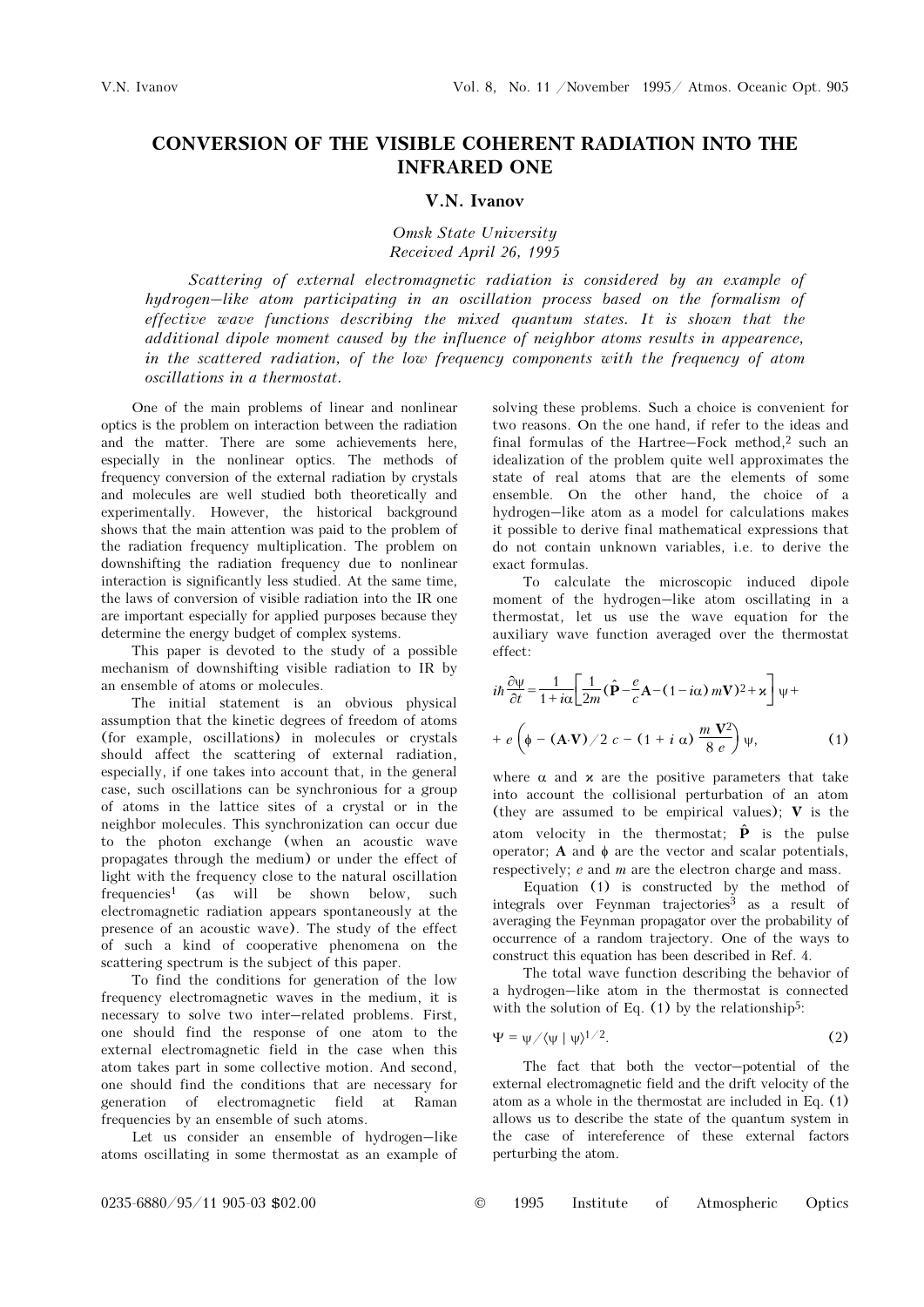When solving Eq. (1) let us take into account that, in comparison with the electronic states of atoms and molecules, oscillations make–up a slowly changing dynamic subsystem. This fact makes it possible to find the wave function satisfying Eq. (1) by means of the iteration method considering the oscillation effect in the adiabatic approximation.

Let us make some assumptions related to the electromagnetic field whose vector–potential is included in Eq. (1).

Let us assume that the field affecting the atom can be represented in the form of superposition of a strong plane–polarized monochromatic radiation of the frequency close to the frequency of the quantum transition from the second level to the first one (we assume that the radiation is generated by an external source), and quite a weak radiation of all other frequencies. The difference between the frequency ω of radiation from an external source and the frequency  $\omega_{21}$ of the quantum transition  $(\epsilon = \omega - \omega_{21})$  satisfies the condition

$$
|\varepsilon| \ll \omega. \tag{3}
$$

in accordance with the assumptions accepted.

If to pass from the vector–potential to the electric field intensity in Eq. (1) and neglect the terms that make small corrections to the solution, one can write the following expression for the hydrogen–like atom in the dipole approximation:

$$
i\hbar \frac{\partial \Psi}{\partial t} = \frac{1}{1 + i \alpha} \left( \frac{1}{2 m} \hat{\mathbf{P}}^2 \right) \Psi - \frac{Z e^2}{r} \Psi + (\mathbf{E} \mathbf{d}) \Psi - \frac{m}{2 e} (1 - i \alpha) \left( \frac{\partial \mathbf{V}}{\partial t} \mathbf{d} \right) \Psi - \frac{m}{8} (1 + i \alpha) \mathbf{V}^2 \Psi.
$$
 (4)

Here  $d$  is the atomic dipole moment;  $Z$  is the nucleus charge multiplicity;  $r$  is the radius–vector length.

If to apply the adiabatic approximation to solving Eq. (4), then, turning the Z–axis of the local coordinate system connected with the atom along the direction of oscillations of the vector E of the external field, it is easy to obtain the following expression for the auxiliary wave function:

$$
\psi(\mathbf{r}, t) = \exp\left[-\frac{i}{\hbar} \frac{\varkappa}{1 + i\alpha} t + \frac{i}{\hbar} \frac{e}{c} \left( \left( \mathbf{A} + \frac{c}{e} (1 - i\alpha) \frac{m \mathbf{V}}{2} \right) \cdot \mathbf{r} \right) + \frac{im}{8\hbar} (1 + i\alpha) \int \mathbf{V}^2 dt \right] \left[ b_1(t) \exp\left(-\frac{i}{\hbar} (1 + i\alpha) E_1 t\right) \psi_1(\mathbf{r}) + (b_2(t) \psi_2(\mathbf{r}) + b_3(t) \psi_3(\mathbf{r})\right) \exp\left(-\frac{i}{\hbar} (1 + i\alpha) E_2 t\right) \right], \quad (5)
$$

where  $E_i$  are the eigenvalues of the energy of quantum states of the hydrogen–like atom,  $\psi_i(\mathbf{r})$  are the corresponding eigenfunctions written<sup>6</sup> for the atom experiencing the collisional disturbance (it is assumed

that  $\psi_1 = \psi_{100}$ ;  $\psi_2 = \psi_{200}$ ;  $\psi_3 = \psi_{210}$ ).<br>Coefficients  $b_i(t)$  included in Coefficients  $b_i(t)$  included in Eq. (5) are approximately equal to:

$$
b_1(t) = A_1 \exp (\beta_1 t) + A_2 \exp (\beta_2 t); \tag{6}
$$

$$
b_3(t) = B_1 \exp(-\beta_2 t) + B_2 \exp(-\beta_1 t); \tag{7}
$$

$$
b_2(t) = -\frac{3 a_0 m \omega_0 V_z}{4 h Z} B_1 \exp(-\beta_2 t) \times
$$
  

$$
\times \left[ \frac{\exp(i \omega_0 t - i f_0)}{i \omega_0 - \beta_2} + \frac{\exp(-i \omega_0 t + i f_0)}{i \omega_0 + \beta_2} \right] +
$$
  
+
$$
B_2 \exp(-\beta_1 t) \left[ \frac{\exp(i \omega_0 t - i f_0)}{i \omega_0 - \beta_1} + \frac{\exp(-i \omega_0 t + i f_0)}{i \omega_0 + \beta_1} \right] + c.
$$
 (8)

There are the following designations in Eqs.  $(6)$ – $(8)$ :  $\alpha_0$  is the Bohr radius;  $A_i$ ,  $B_i$ , and  $\Gamma$  are the constants determined by the initial conditions, some of them are related to each other:

$$
B_i = ie | \mathbf{E}_0 | a_0 2^{13/2} / (3^5 Z \hbar \beta_{2/i}) \exp(i (\mathbf{K} \cdot \mathbf{R})) A_i .
$$
 (9)

The values  $V_z$ ,  $\omega_0$ , and  $f_0$  correspond to the amplitude, frequency, and initial phase of the low–frequency oscillations of the atom in the thermostat (according to the selection rules, only  $z$ –component of the amplitude is taken into account);  $β<sub>i</sub>$  are the constants that can be estimated by the following formulas:

$$
\beta_1 = i \left( \varepsilon + \frac{2^{14} e^2 |\mathbf{E}_0|^2 a_0^2}{9^5 \varepsilon \hbar^2 Z^2} \right) -
$$
  
 
$$
- \left( \frac{\alpha (E_1 - E_2)}{\hbar} - \left( \frac{9}{2} \alpha + \frac{\alpha (E_1 - E_2)}{\hbar \varepsilon} \right) \frac{2^{14} e^2 |\mathbf{E}_0|^2 a_0^2}{9^5 \varepsilon \hbar^2 Z^2} \right), \quad (10)
$$
  
 
$$
2^{14} e^2 |\mathbf{E}_0|^2 a_0^2 \quad (9 \quad \alpha (E_1 - E_2)) \frac{2^{14} e^2 |\mathbf{E}_0|^2 a_0^2}{2^{14} e^2 |\mathbf{E}_0|^2 a_0^2} \quad (11)
$$

$$
\beta_2 = -i \frac{2^{14} e^2 |\mathbf{E}_0|^2 a_0^2}{9^5 \epsilon \hbar^2 Z^2} - \left(\frac{9}{2} \alpha + \frac{\alpha (E_1 - E_2)}{\hbar \epsilon}\right) \frac{2^{14} e^2 |\mathbf{E}_0|^2 a_0^2}{9^4 \epsilon \hbar^2 Z^2},
$$
(11)

if one assumes that the absolute value of the frequency difference ε is significantly greater than the width of levels and the Stark shift.

In Eqs. (9)–(11)  $E_0$  is the external field amplitude at the frequency  $\omega$ ; **K** is the wave vector of the light wave;  **is the radius–vector of the atom** center of mass.

Taking into account these expressions, one can select the low frequency component accurate to the values of the greater order of smallness:

$$
\langle \tilde{\mathbf{d}}(t) \rangle = e \ a_0 \ (9 \ m \ V_z \ a_0 / Z^2 \ \hbar) \cos \ (\omega_0 \ t - f_0) \tag{12}
$$

of the dipole moment of a hydrogen–like atom

$$
\langle \mathbf{d}(t) \rangle = \langle \psi(\mathbf{r}, t) | \mathbf{d} | \psi(\mathbf{r}, t) \rangle / \langle \psi(\mathbf{r}, t) | \psi(\mathbf{r}, t) \rangle , \qquad (13)
$$

if one assumes the long duration of the action of an external radiation  $(t$  is significantly greater than the lifetime of the excited state).

This induced dipole moment is caused by the interference of the quantum states excited by a light wave.

Here the following should be noted. If one solves the Maxwell equation for the light wave of the frequency ω propagating in the medium of the hydrogen–like atoms under consideration, in the approximation of the slowly varying envelope,<sup>1</sup> it is